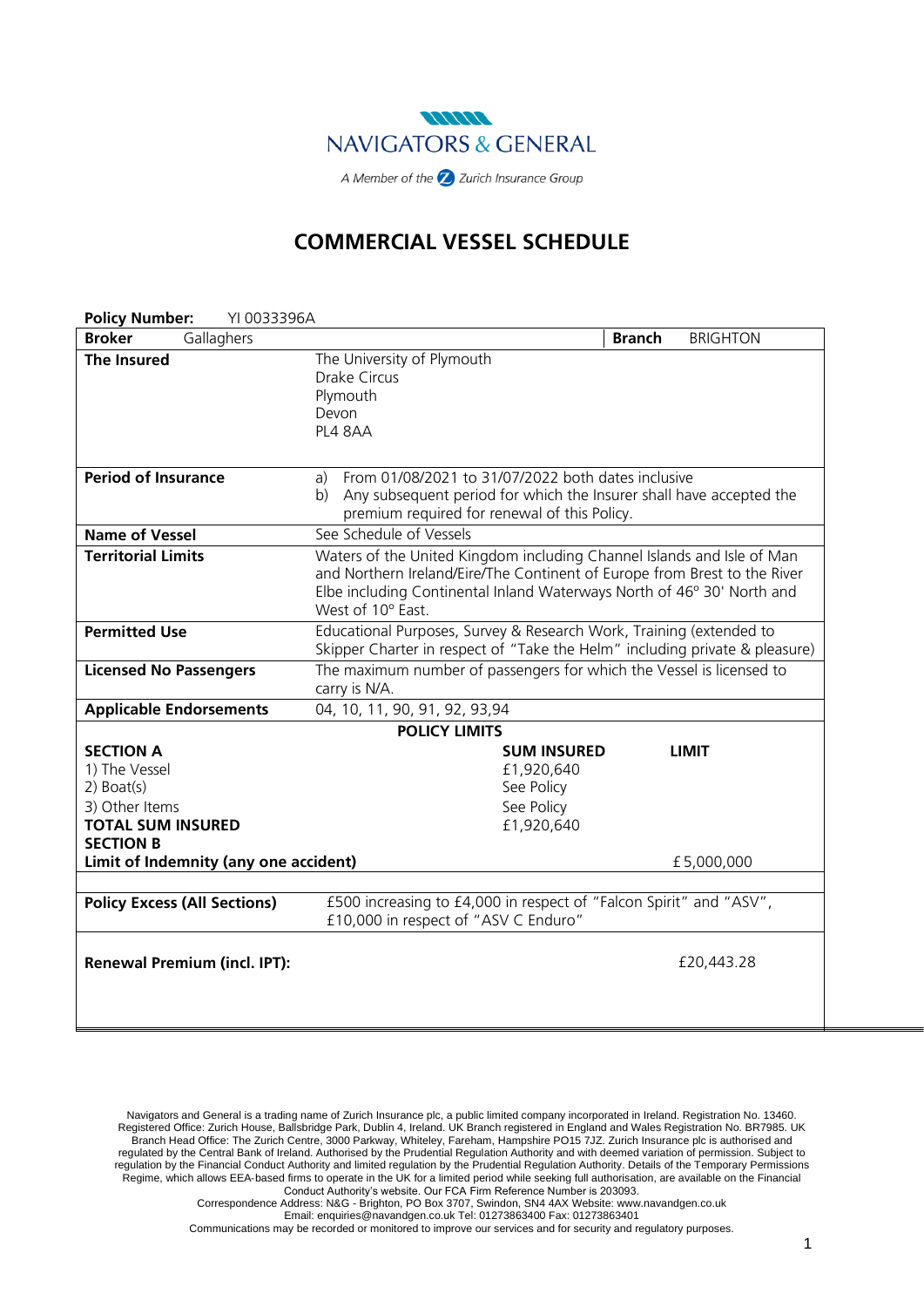## **Applicable Endorsements:-**

### **Endorsement No. 04 Road transit**

## **Endorsement No.10 Outboard retaining clamps**

### **Endorsement No.11 Trailer wheel clamp**

### **Endorsement No.90 Water Skiers Liability**

It is understood and agreed that the indemnities under Section B are extended to include liability to and of persons engaged in water-skiing whilst being towed by the insured craft or preparing to be towed until safely on board the insured craft. Excluding any liability to or incurred by any person whilst engaged in the towing of toys. The limit of indemnity under this extension is restricted to a maximum of £1,000,000.

#### **Endorsement No.91 Rebate Clause**

A rebate of 10% of the Gross Premium charged for the 12 months of this Policy is allowed on expiry subject to:-

- (a) The insurance being renewed by the Company for a further 12 months from the expiry date subject to terms and conditions as may be agreed between the assured and the Company.
- (b) The claims paid and outstanding as notified as occurring during the 12 months period not exceeding 25% of Gross Premium charged during that period.

(c) In the event of unquantified claims remaining at renewal date the Company reserves the right to withhold the rebate until such time as the likely claim cost is known.

|             | Name of            |                          |                    |
|-------------|--------------------|--------------------------|--------------------|
| <b>Item</b> | <b>Vessel</b>      | <b>Type</b>              | <b>Sum Insured</b> |
|             | Jo Jo              | Offshore 105             | £40,000.00         |
| 2           | Porky Pig          | 20 Polar Circle          | £18,000.00         |
| 3           | Miss Piggy         | 20 Polar Circle          | £18,000.00         |
| 4           | Flying Pig         | 20 Polar Circle          | £18,000.00         |
|             |                    | Orkney Day Angler        |                    |
| 5           | Dolphin            | 21                       | £10,000.00         |
| 6           | Falcon Spirit      | Alnmaritec 15.1          | £490,000.00        |
|             |                    | inc 2 x Liferafts        | £3,300.00          |
|             |                    | Tender inc Engine        | £2,500.00          |
| 7           | Take the Helm      | Dufour 445               | £200,000.00        |
|             |                    | inc Liferaft             | £1,650.00          |
| 8           | Cody               | Arancia A38              | £14,190.00         |
| 9           | <b>Wave Dancer</b> | 11m South Cat            | £255,000.00        |
| 10          | ASV                | ASV                      | £350,000           |
| 11          | ASV C Enduro       | ASV                      | £500,000           |
|             |                    | <b>Total Sum Insured</b> | £1,920,640.00      |

### **Endorsement No.92 Schedule of Vessels**

Email: enquiries@navandgen.co.uk Tel: 01273863400 Fax: 01273863401

Communications may be recorded or monitored to improve our services and for security and regulatory purposes.

Navigators and General is a trading name of Zurich Insurance plc, a public limited company incorporated in Ireland. Registration No. 13460. Registered Office: Zurich House, Ballsbridge Park, Dublin 4, Ireland. UK Branch registered in England and Wales Registration No. BR7985. UK Branch Head Office: The Zurich Centre, 3000 Parkway, Whiteley, Fareham, Hampshire PO15 7JZ. Zurich Insurance plc is authorised and regulated by the Central Bank of Ireland. Authorised by the Prudential Regulation Authority and with deemed variation of permission. Subject to regulation by the Financial Conduct Authority and limited regulation by the Prudential Regulation Authority. Details of the Temporary Permissions Regime, which allows EEA‐based firms to operate in the UK for a limited period while seeking full authorisation, are available on the Financial Conduct Authority's website. Our FCA Firm Reference Number is 203093.

Correspondence Address: N&G - Brighton, PO Box 3707, Swindon, SN4 4AX Website: www.navandgen.co.uk